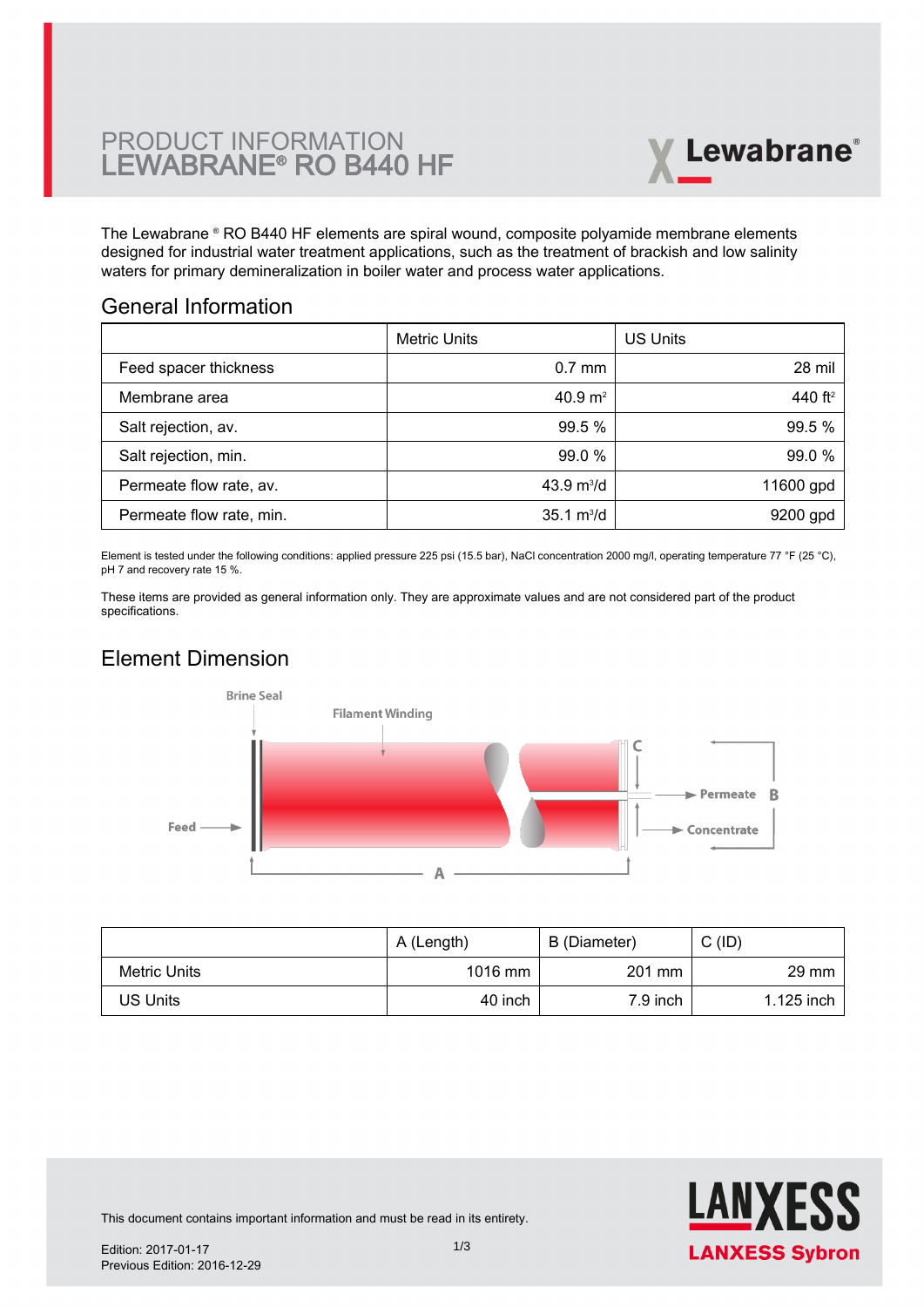# PRODUCT INFORMATION LEWABRANE® RO B440 HF



#### Application Data

|                                 | Metric units       | US units        |
|---------------------------------|--------------------|-----------------|
| Operating pressure, max.        | 41 bar             | 600 psi         |
| Operating temperature, max.     | 45 $^{\circ}$ C    | 113 $\degree$ F |
| Feed water SDI, max.            | 5                  | 5               |
| pH range during operating       | $2 - 11$           | $2 - 11$        |
| pH range during cleaning        | $1 - 12$           | $1 - 12$        |
| Pressure drop per element, max. | 1.0 <sub>bar</sub> | 15 psi          |
| Pressure drop per vessel, max.  | 3.5 <sub>bar</sub> | 50 psi          |
| Chlorine concentration, max.    | $0.1$ ppm          | $0.1$ ppm       |

As with any product, use of the products mentioned in this publication in a given application must be tested (including field testing, etc.) by the user in advance to determine suitability.

## Additional Information

- Treat RO Elements with care; do not drop the element.
- Each RO Element is wet tested, preserved in a 1% weight sodium bisulfite solution, and vacuum packed in oxygen barrier bags.
- During storage, avoid freezing and direct sunlight. The temperature should be below 35 °C (95 °F).

#### After Installation

- Keep the RO Elements wet, and use a compatible preservative for storage duration longer than 7 days.
- During the inital start up, discharge the first permeate to drain for 30 min.
- Permeate back pressure should not exceed feed pressure at any time.
- The RO Elements shall be maintained in a clean condition, unfouled by particulate matter or precipitates or biological growth.
- Consider cleaning, if the pressure drop increases by 20% or water permeability decreases by 10%.
- Use only chemicals which are compatible with the membrane.
- For additional information consult the Lewabrane® technical information available at www.lpt.lanxess.com.



This document contains important information and must be read in its entirety.